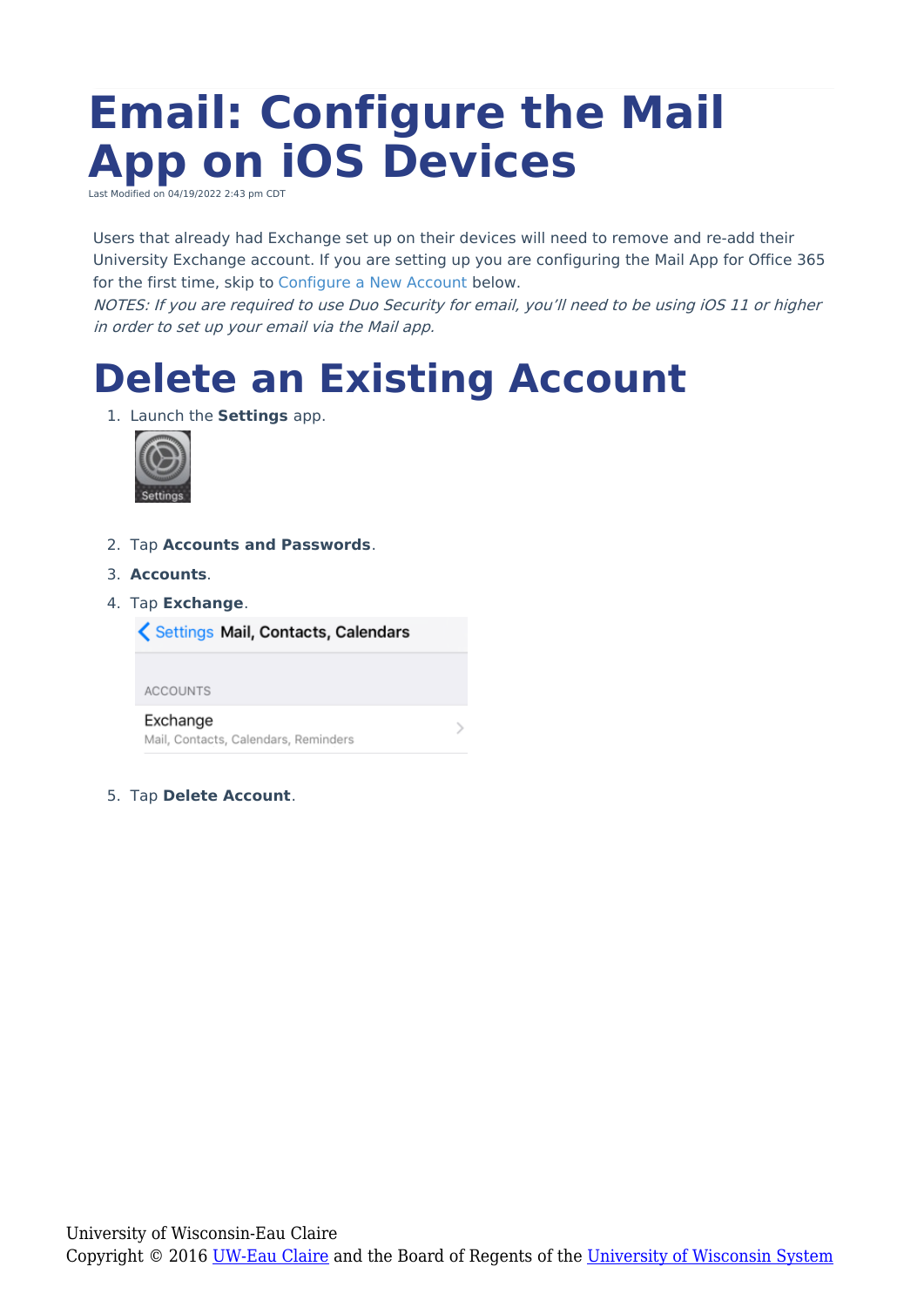| $<$ Mail               |                   | <b>Exchange</b>       |  |
|------------------------|-------------------|-----------------------|--|
| <b>EXCHANGE</b>        |                   |                       |  |
| Account                |                   | USER2@uwec.edu >      |  |
|                        | Mail              |                       |  |
|                        | Contacts          |                       |  |
|                        | Calendars         |                       |  |
|                        | Reminders         |                       |  |
|                        | <b>Notes</b>      |                       |  |
|                        | Mail Days to Sync | 1 Week >              |  |
| <b>Automatic Reply</b> |                   | Off >                 |  |
|                        |                   | <b>Delete Account</b> |  |

6. Tap **Delete from My iPhone / iPad / iPod** (button may vary depending on your device).

Deleting this account will remove its calendars, reminders and contacts from your iPhone.

Delete from My iPhone

### **Configure a New Account**

1. Launch the **Settings** app.



2. Tap **Accounts and Passwords**.



**Accounts & Passwords** 

 $\left\langle \right\rangle$ 

- 3. **Accounts**
- 4. Tap **Add Account**.
- 5. Tap **Exchange**.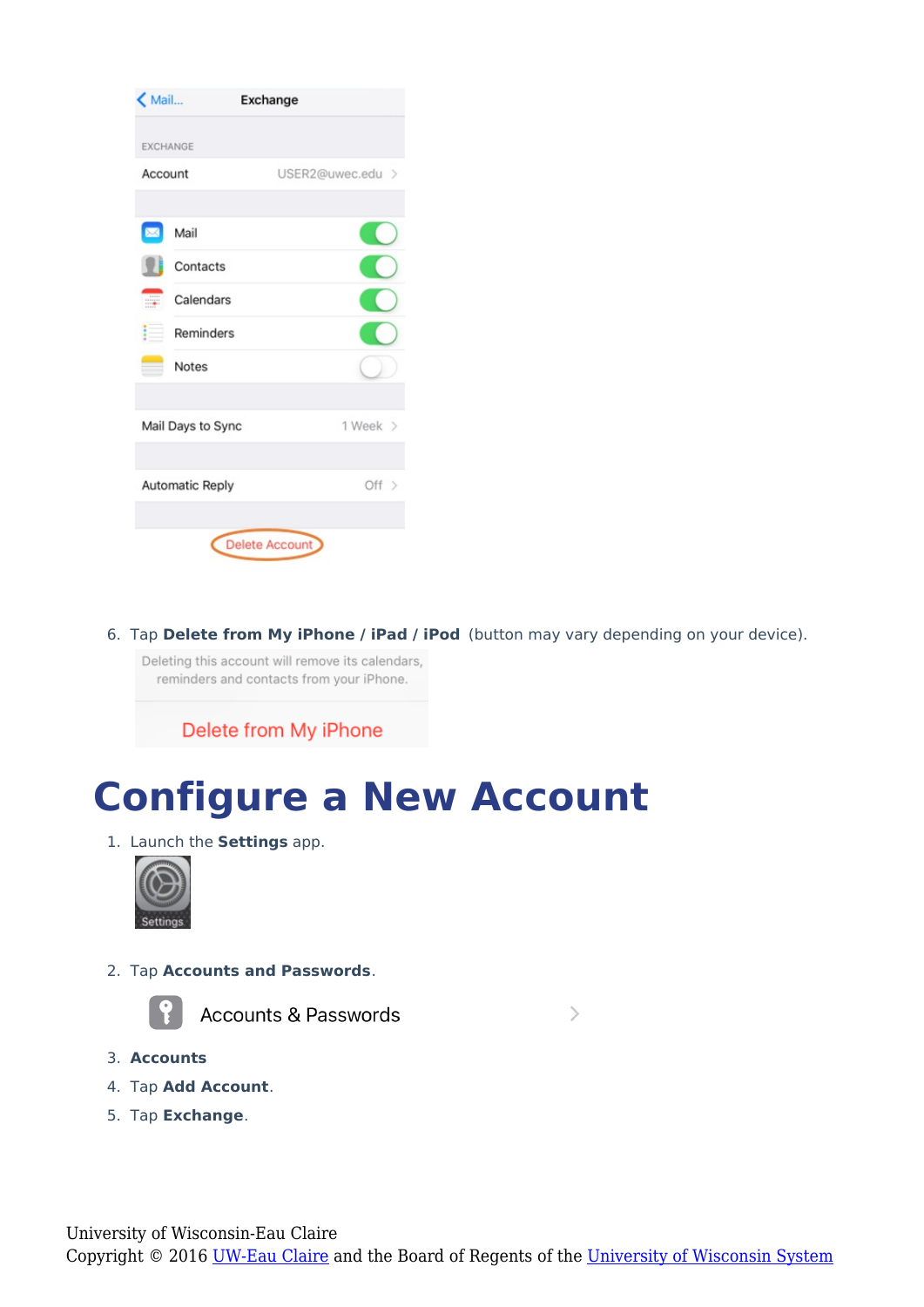

- 6. Type your University email address in the *Email* field.
- 7. Type a new description in the *Description* field (optional).
- 8. Tap **Next**.

| Cancel            | Exchange                               | Next |
|-------------------|----------------------------------------|------|
| Email             | email@company.com                      |      |
| Password Required |                                        |      |
|                   | <b>Description</b> My Exchange Account |      |

- 9. A prompt will appear saying "Sign in to your uwec.edu Exchange account using Microsoft? Your email address will be sent to Microsoft to discover you Exchange account information."
- 10. Click **Sign In**.



11. After you accept the "Sign in to your uwec.edu Exchange account using Microsoft?" prompt,

#### University of Wisconsin-Eau Claire

Copyright © 2016 [UW-Eau Claire](http://www.uwec.edu) and the Board of Regents of the [University of Wisconsin System](http://www.uwsa.edu/)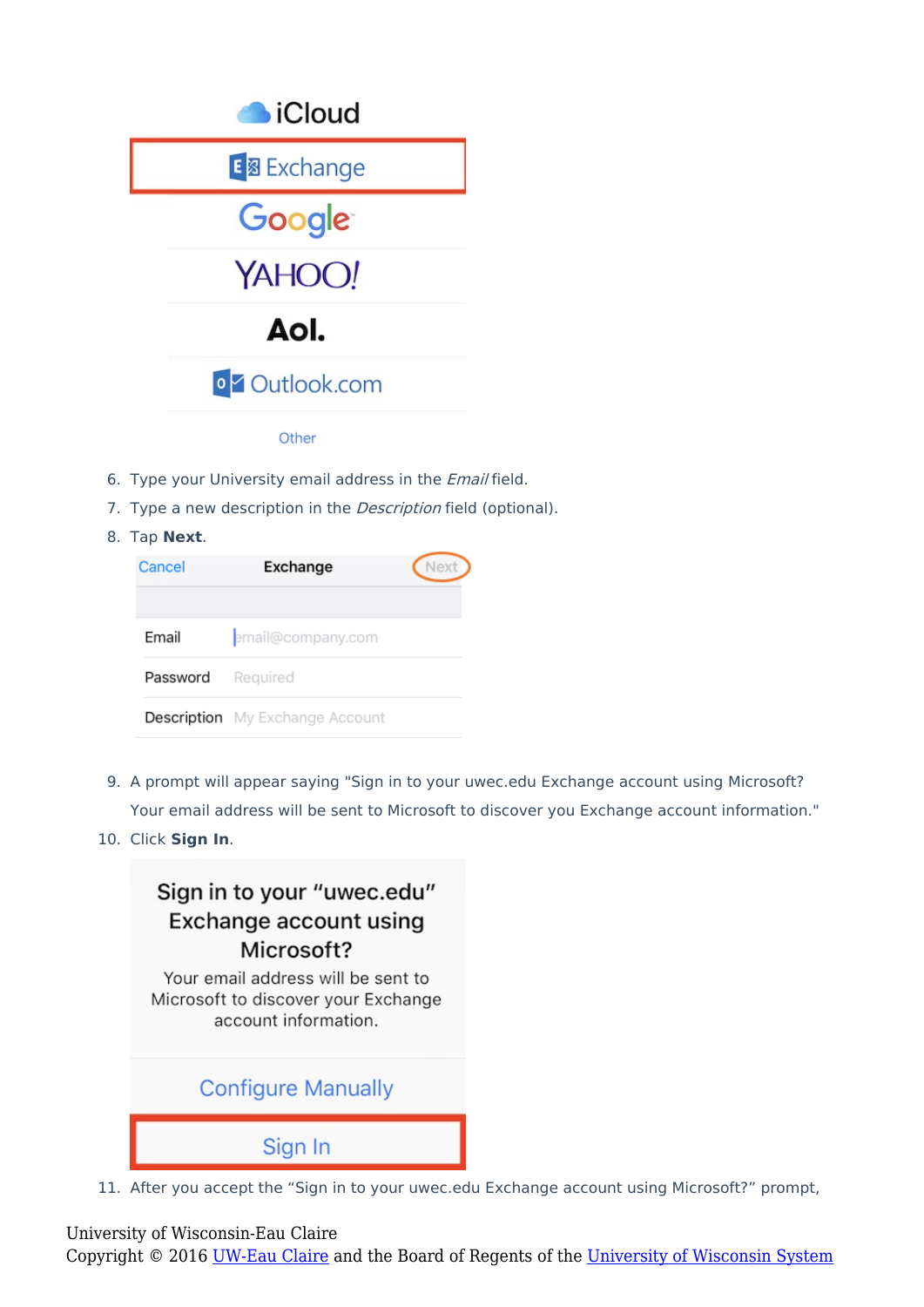you will see the UW-EC Office 365 Login Service page. Type your password.

|                       | University of Wisconsin-Eau Claire                                                                  |
|-----------------------|-----------------------------------------------------------------------------------------------------|
|                       | Enter your UW-Eau Claire username and password<br>below, then select the Log In button to continue. |
| Forgot your password? |                                                                                                     |
| Username              |                                                                                                     |
|                       |                                                                                                     |
| Password              |                                                                                                     |
| <b>UWEC Password</b>  |                                                                                                     |
|                       | Clear<br>Log In                                                                                     |

12. After the password is typed, you will receive the Duo prompt if you have Duo enabled.

| Welcome UWEC\BUDNIKBL1696<br>For security reasons, we require additional<br>information to verify your account<br>$\equiv$ Settings<br>Send Me a Push<br>Call Me |
|------------------------------------------------------------------------------------------------------------------------------------------------------------------|
|                                                                                                                                                                  |
|                                                                                                                                                                  |
|                                                                                                                                                                  |
|                                                                                                                                                                  |
| <b>Enter a Passcode</b>                                                                                                                                          |
|                                                                                                                                                                  |
|                                                                                                                                                                  |

13. Tap **Accept**.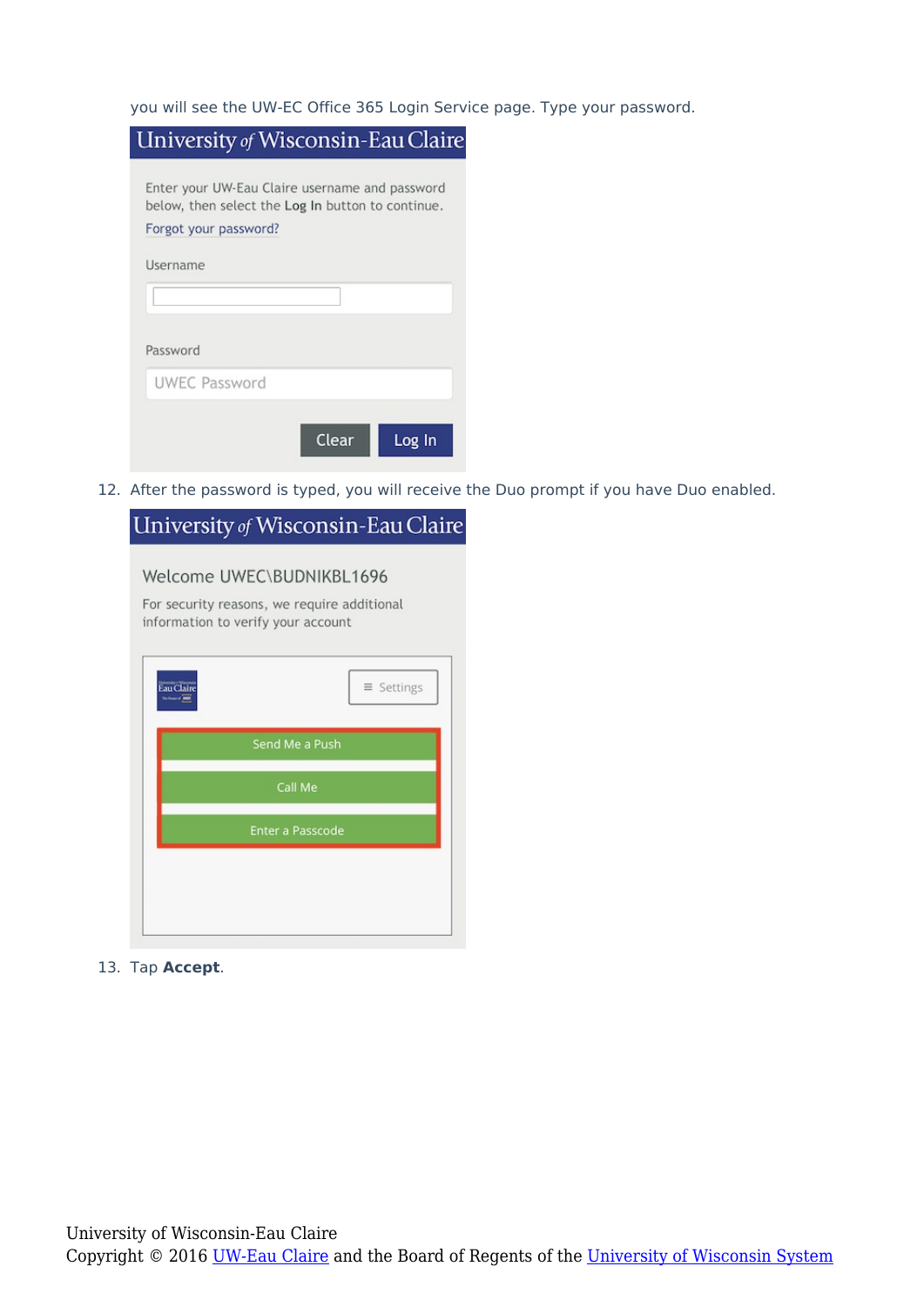#### Permissions requested

#### iOS Accounts

App info

This app would like to:

- $\vee$  Access your mailboxes
- $\vee$  Sign you in and read your profile

Accepting these permissions means that you allow this app to use your data as specified in their terms of service and privacy<br>statement. The publisher has not provided links to their stationary. The publishers has not provided miss to them<br>terms for you to review. You can change these permissions at<br>https://myapps.microsoft.com. Show details

| Cancel | Accept |
|--------|--------|
|        |        |

#### 14. Tap **Save**.



### **Manually Configure a New Account**

If you are prompted with a page similar to the following picture, enter the following: